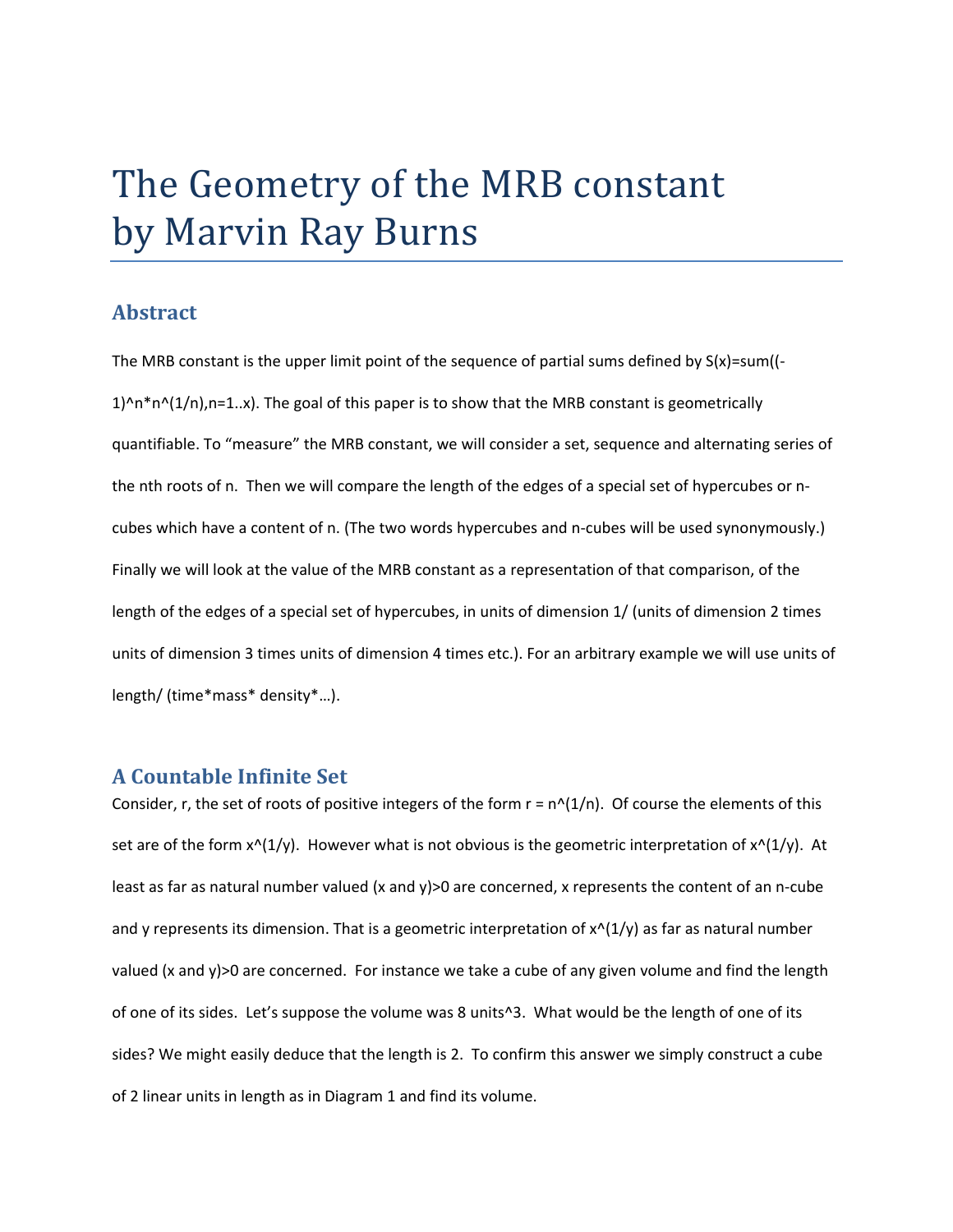Diagram 1



The volume in units<sup> $\triangle$ 3 of the cube in Diagram 1 is indeed  $2*2*2 = 8$ .</sup>

Now we look at the previous sentence with  $x^{(1)}(1/y)$  in mind.  $8^{(1)}(1/3) = 2$  implies the volume of the cube in Diagram 1 raised to the power of the reciprocal of its dimension equals the length of one of its sides.

# **Open Question**

What is the geometric interpretation of  $x^{(1)}(y)$  for all real values of (x and y)>0?

# **Sequence and Alternating Series**

Now we will consider the sequence of roots of positive integers of the form  $r = {n^{(1/n)}} =$ 

 $\{1^{(1/1/1)}, 2^{(1/2)}, 3^{(1/3)}, ...\}$ . Then we will add the elements of r in the alternating series L=

$$
\sum_{n=1}^{\infty} (-1)^n r(n) = \sum_{n=1}^{\infty} (-1)^n n^{-\frac{1}{n}}.
$$

Concerning the partial sums of L, we remember  $S(x)=\sum_{n=1}^{x}(-1)^n n^{\frac{1}{n}}$ , and we find,  $S(x)$  is divergent

as x goes to infinity. However  $S(2x)$  and  $S(2x+1)$  both converge as x goes to infinity and the difference between  $S(2x)$  and  $S(2x+1)$  also converges as x goes to infinity.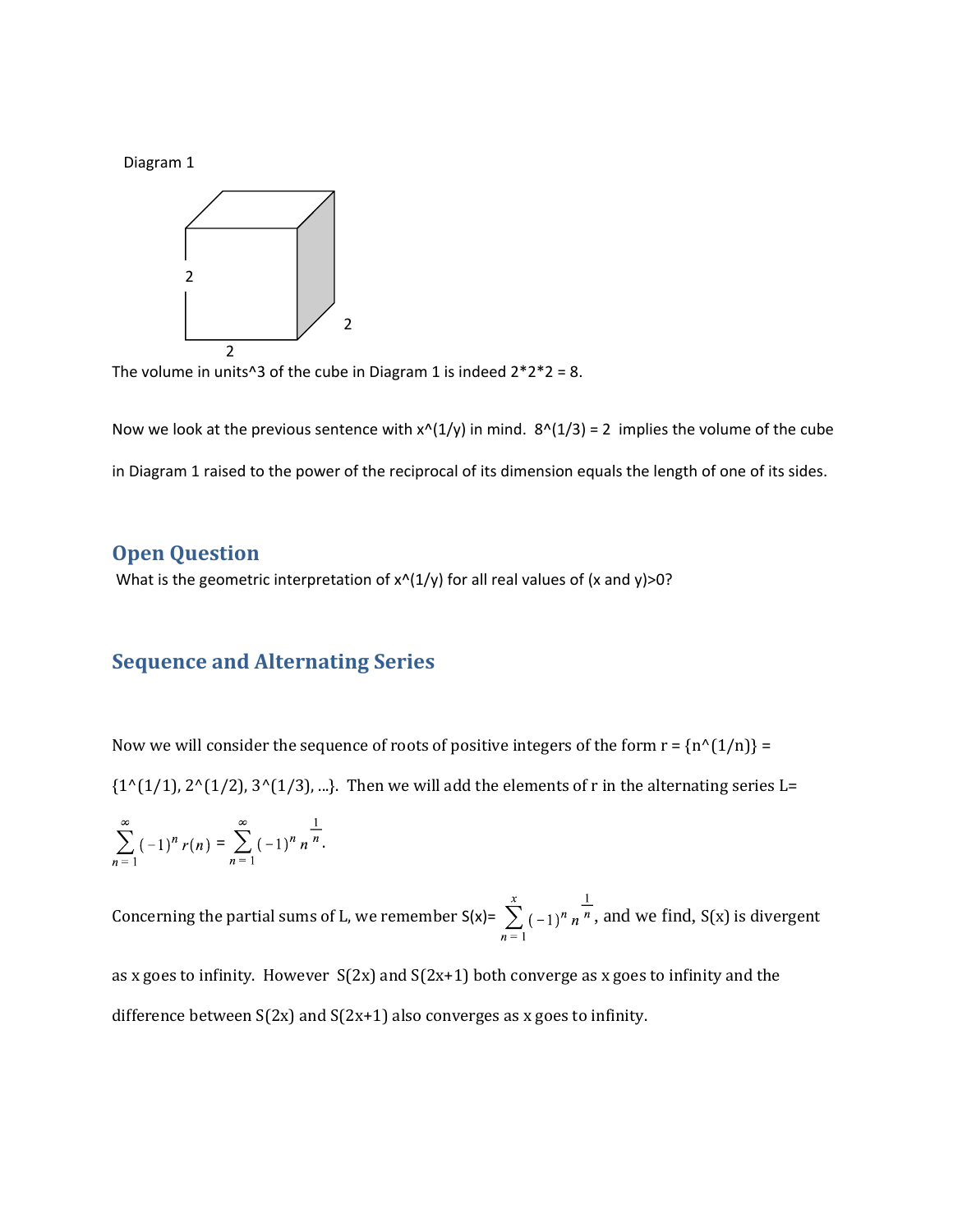# **Special Hypercubes**

In geometric terms: As in Diagram2, we give each n-cube a hyperbolic volume (content) equal to its



dimension<sup>1</sup>,

so that we have a line segment of 1 linear unit, a square of 2 square units, and so forth.

The last cube in the diagram may be just an invention of the imagination because what would be an example of a hypercube of unbounded dimension with unbounded content? Furthermore, there seems to be a paradox invoked when taking n-cubes as n->infinity. While n has a numeric value the content of the n-cube or hypercube is defined in the specific unit of choice, whether the unit is inches, meters or what not and the resulting length of an individual edge is also defined in the same unit and is computed as shown above. "The [content] of the [n-]cube raised to the power of the reciprocal of its dimension equals the length of one of its [edges]. " However, when we arrived at the hypercube of unbounded dimension, where the n in the phrase "n-cube" no longer has a numeric value, the assigned "unbounded content" could be meant to be in units of feet, let's say; while the

resulting length of an individual edge is  $\lim_{u\to\infty} u^{\frac{1}{u}} = 1$  which could be in feet or any other unit of length because there are the same number of inches or meters or any other unit of length in infinity feet as there are feet. To avoid the resulting ambiguity we will look at the sequence of roots of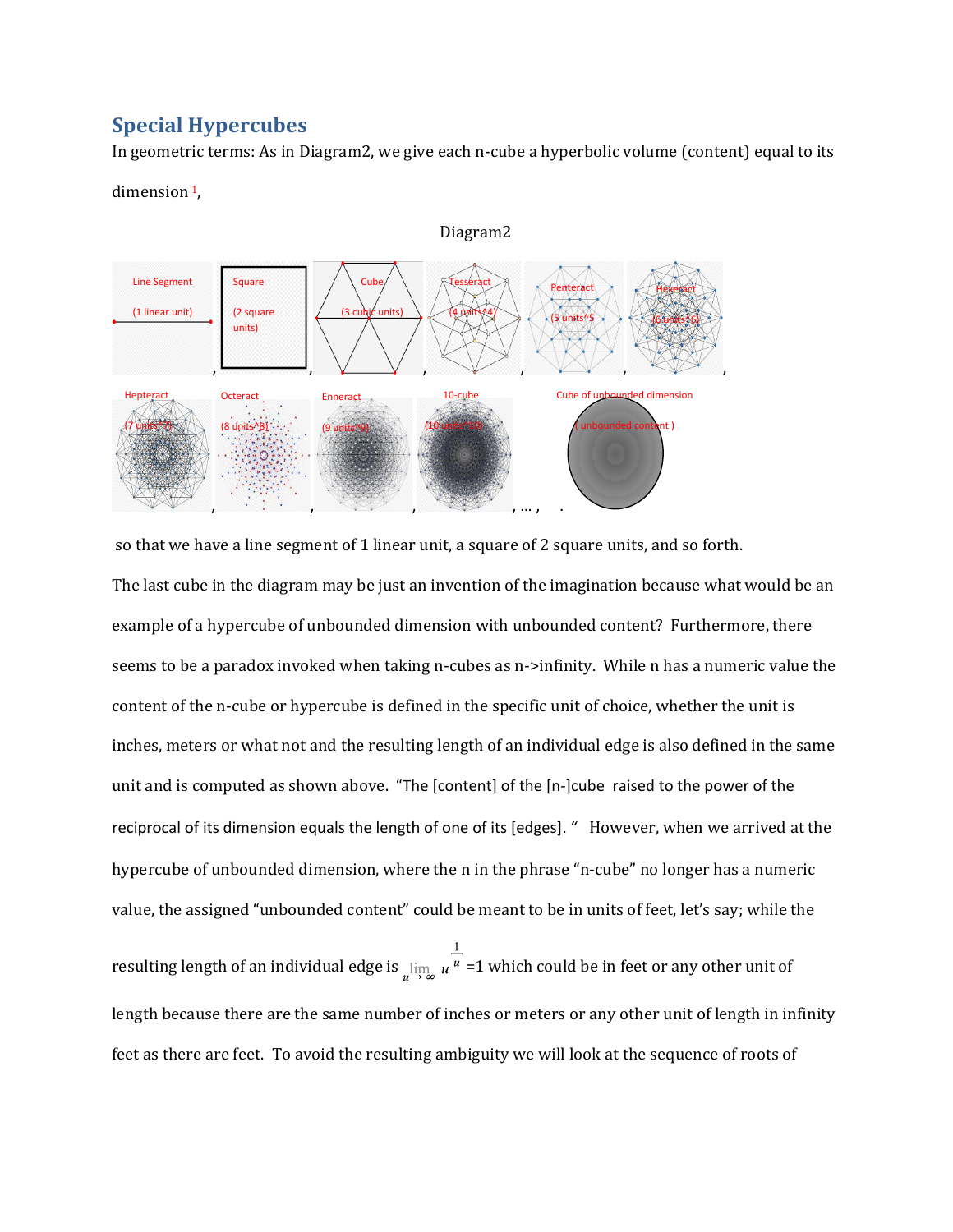positive integers of the form  $r = {n^(1/n)} = {1^(1/1)}$ ,  $2^(1/2)$ ,  $3^(1/3)$ , ...} as being analogous to the clopen interval  $[1,$  infinity  $].$ 

# **A Sum of the Series**

Above it is mentioned, "Add the elements of r in the alternating series L=  $\sum_{1}^{\infty}$  (-1)<sup>n</sup> r(n)

=  $\sum_{n=0}^{\infty}$  (-1)<sup>n</sup> n<sup>n</sup> . To show that geometrically, as in Diagram3, on the y,z-plane line up an edge of

each n-cube. The numeric values displayed in the diagram are the partial sums of  $S(x)$ =sum((-

1)^n\*n^(1/n),n=1..2\*u) where u is an positive integer.

Diagram3



This is hard to understand; but we may say metaphorically, that Diagram3 is the path along the units of a particle moved 1 inch down in  $2^{N}(1/2)$  seconds, losing  $3^{N}(1/3)$  units of mass with density that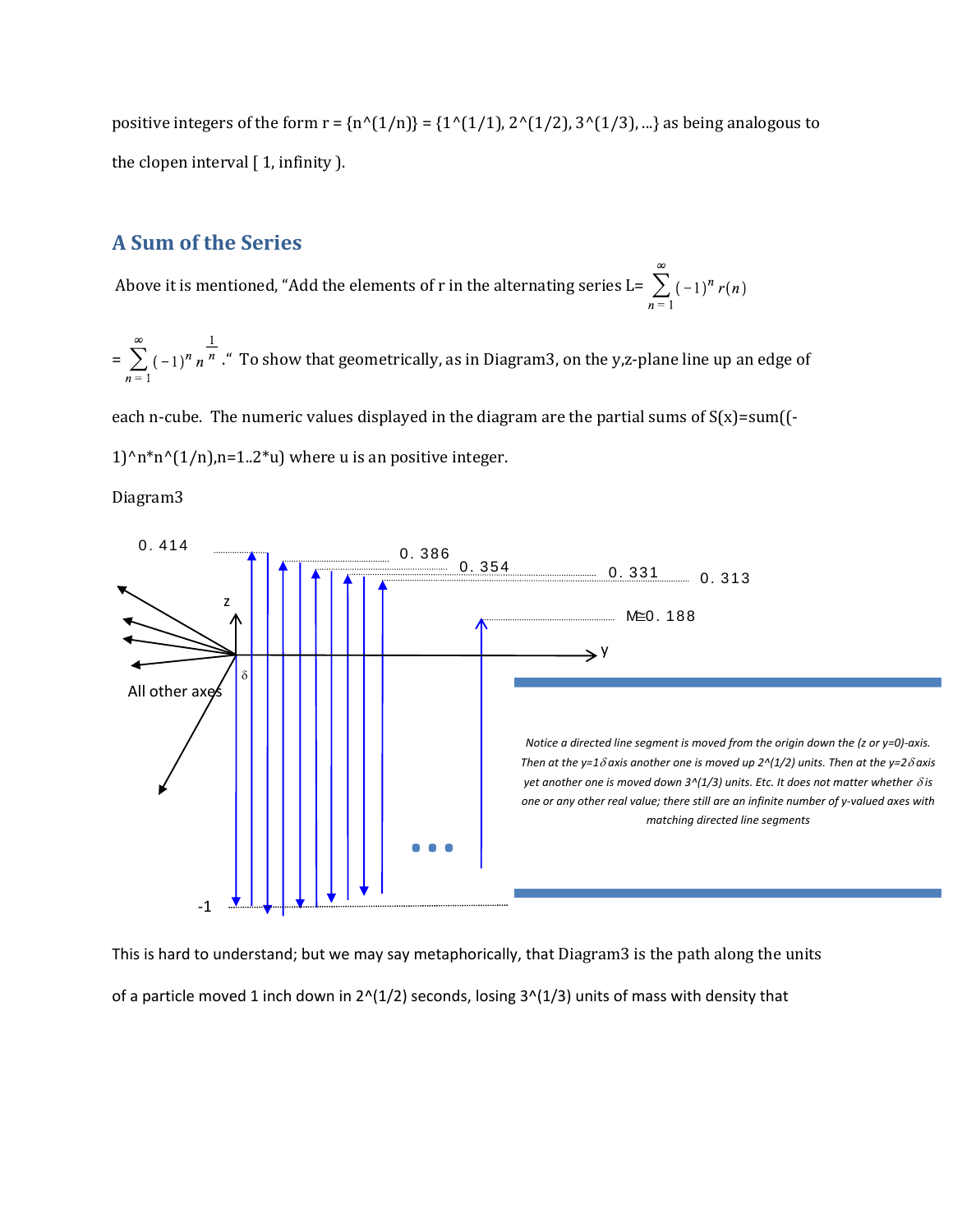increases  $4^{(1/4)}$  units etc. The resulting position and condition of the particle is represented by M =

$$
\lim_{u \to \infty} \left( \sum_{n=1}^{2u} (-1)^n n^{\frac{1}{n}} \right).
$$

## **The MRB Constant**

As the dimension and the content of a hypercube, both go to infinity we have the following: First, in Diagram 2 the difference between the length of an edge of the hypercube with content 2n+1, and an edge of the hypercube with content 2n, goes to the constant value,

 $\lim_{n \to \infty} \left( \frac{1}{(2n+1)^{\frac{1}{2n+1}} - (2n)^{\frac{1}{2n}}} \right) = 0.$  So as n goes to infinity, the length of an edge of the

hypercube with content 2n and an edge of the hypercube with content 2n+1 become closer to being the same. Second, in Diagram 3 an edge of each n-cube is arranged on y-valued axes in such a way

that M = 
$$
\sum_{n=0}^{\infty} \left( (2n+1)^{\frac{1}{2n+1}} - (2n)^{\frac{1}{2n}} \right) = \lim_{u \to \infty} \left( \sum_{n=1}^{2u} (-1)^n n^{\frac{1}{n}} \right)
$$
. M is the MRB constant<sup>2</sup>.

A numerical approximation of M can be computed by the following summation sum( $(-1)^n n^*(n^(1/n)-1)$ ,n=1..infinity),<sup>3</sup> which sum converges (See diagram 4), while sum $((-1)^n n^*n(1/n),n=1$ ..infinity) <sup>4</sup> diverges, as mentioned above. One should use acceleration methods when computing a numerical approximation of the MRB constant because it can be shown that one must sum a number in the order of  $10^{(n+1)}$  iterations of  $(-1)^{n*}(n^{(1/n)}-1)$ 1) to get n accurate digits of the MRB Constant. However, using a convergence acceleration of alternating series algorithm of Cohen-Villegas-Zagier one can compute the first 60 digits in only 100 iterations5.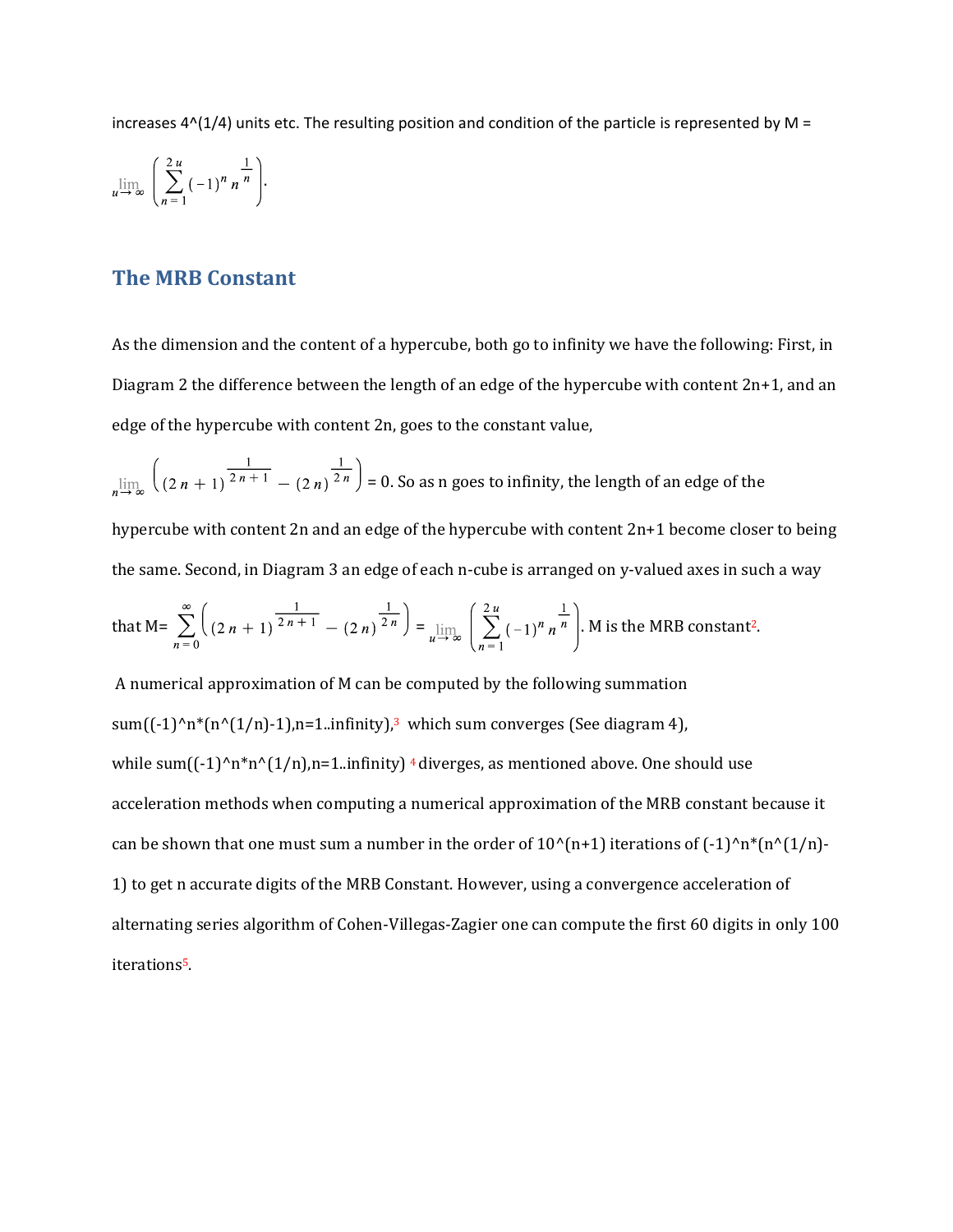

In diagram 4a both the lim sup<sup>6</sup> and the lim inf converge upon the MRB constant, while in 4b only the lim sup converges upon it with the lim inf converging upon MRB constant-1. The MRB constant is Sloane's On-Line Encyclopedia of Integer Sequences id:A037077. More information, including a brief but documented history, can be found in Wikipedia<sup>7</sup>.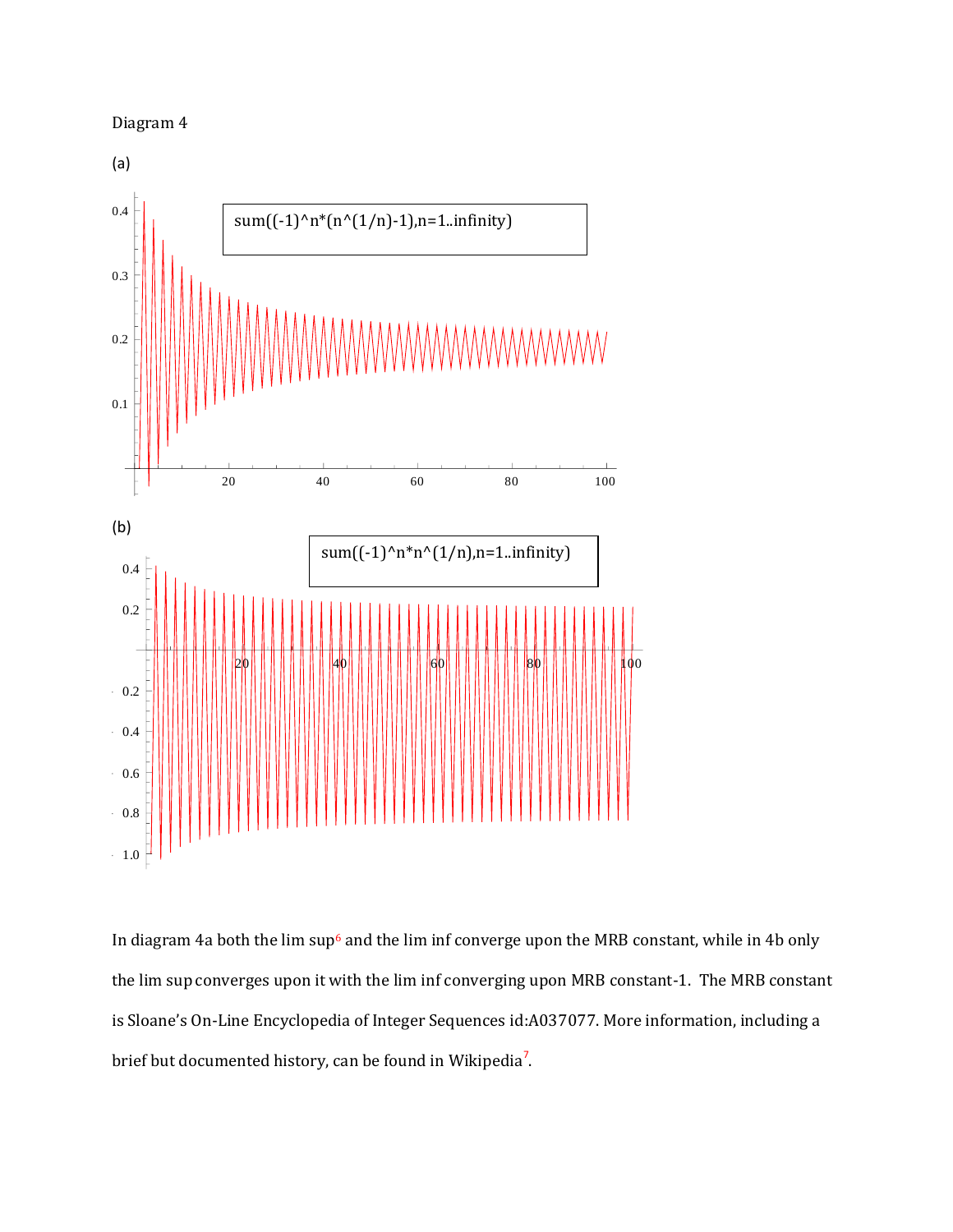# **Summary**

In retrospect, the geometry used here, particularly in diagram3, is transdimensional and thus we find it hard to understand through the previous experiences of our senses. (To examine its geometry we used edges from hypercubes of many dimensions.) However, considering the various temporal-spatial dimensions that effect our universe as proposed in some theories,<sup>[8]</sup> is there some significance to the MRB constant in our daily lives? Nevertheless, we have seen that the value of the MRB constant is geometrically quantifiable; it is the lim sup of the sequence that represents a particle traveling along a directed line segment that is moved 1 unit from the origin down the z-axis; at the y=1 $\delta$  moved up 2^(1/2) units' at the y=2 $\delta$  axis moved down 3^(1/3) units etc. Whether the units are theoretical (as in units of length/ (time\*mass\* density\*…)) or proposed temporal-spatial dimensions,

the resulting z value of the particle's position and condition M =  $\lim_{u \to \infty} \left( \sum_{n=1}^{2u} (-1)^n n^{\frac{1}{n}} \right)$ .

#### *References*

[1]

<http://www23.wolframalpha.com/input/?i=n-cube>

[2]

S. R. Finch, Mathematical Constants, Cambridge, 2003, p. 450. [3] <http://mathworld.wolfram.com/MRBConstant.html> [4]

<http://mathworld.wolfram.com/notebooks/Constants/MRBConstant.nb>

[5]